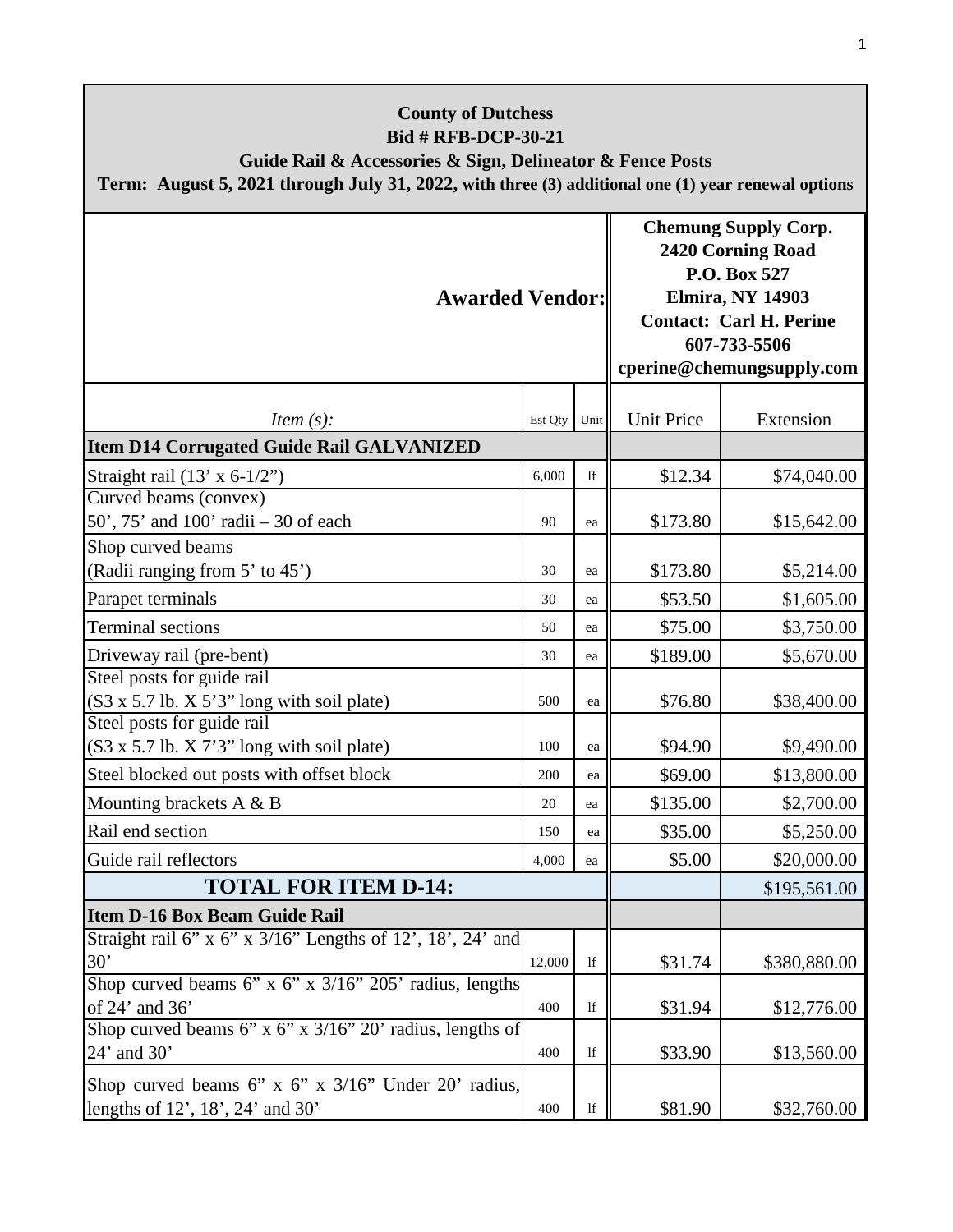| <b>County of Dutchess</b><br><b>Bid # RFB-DCP-30-21</b><br>Guide Rail & Accessories & Sign, Delineator & Fence Posts<br>Term: August 5, 2021 through July 31, 2022, with three (3) additional one (1) year renewal options  |         |      |                                                                                                                                                                                   |              |  |
|-----------------------------------------------------------------------------------------------------------------------------------------------------------------------------------------------------------------------------|---------|------|-----------------------------------------------------------------------------------------------------------------------------------------------------------------------------------|--------------|--|
| <b>Awarded Vendor:</b>                                                                                                                                                                                                      |         |      | <b>Chemung Supply Corp.</b><br><b>2420 Corning Road</b><br>P.O. Box 527<br><b>Elmira, NY 14903</b><br><b>Contact: Carl H. Perine</b><br>607-733-5506<br>cperine@chemungsupply.com |              |  |
| <i>Item</i> $(s)$ :                                                                                                                                                                                                         | Est Qty | Unit | <b>Unit Price</b>                                                                                                                                                                 | Extension    |  |
| Box beam Type I end section, approximately 7-1/2'in<br>length, including S-3 x 5.7 anchor post for Type I, special<br>shelf angle and all nuts, bolts and washers<br>Box beam Type II end section, 12' in length, including | 20      | ea   | \$495.00                                                                                                                                                                          | \$9,900.00   |  |
| two $(2)$ S-3 x 5.7 anchor posts for Type II end with all                                                                                                                                                                   |         |      |                                                                                                                                                                                   |              |  |
| nuts, bolts and washers<br>Straight splice plate pair with 8-3/4" x 2" ASTM A325                                                                                                                                            | 80      | ea   | \$510.00                                                                                                                                                                          | \$40,800.00  |  |
| bolts with ASTM F844 Type A wide washers                                                                                                                                                                                    | 600     | ea   | \$99.00                                                                                                                                                                           | \$59,400.00  |  |
| Angle splice plate pair with 8-3/4" x 2" ASTM A325<br>bolts with ASTM F844 Type A wide washers (Specify 2,<br>4 or 6 degree angle)                                                                                          | 200     | ea   | \$101.00                                                                                                                                                                          | \$20,200.00  |  |
| Standard shelf angle, including hex bolts 3/8" x 7-1/2"<br>with nuts and two (2) washers, and hex bolt $\frac{1}{2}$ " x 1-1/2"<br>with nut and flat washer                                                                 | 1.800   | ea   | \$11.64                                                                                                                                                                           | \$20,952.00  |  |
| Universal post $S-3 \times 5.7$ lb $\times 5'3''$ long with soil plate                                                                                                                                                      | 1,800   | ea   | \$76.80                                                                                                                                                                           | \$138,240.00 |  |
| Universal post S-3 x 5.7 lb x 7'3" long with soil plate                                                                                                                                                                     | 100     | ea   | \$94.90                                                                                                                                                                           | \$9,490.00   |  |
| <b>TOTAL FOR ITEM D-16:</b>                                                                                                                                                                                                 |         |      |                                                                                                                                                                                   | \$738,958.00 |  |
| Item D-17 Steel Bridge Rail                                                                                                                                                                                                 |         |      |                                                                                                                                                                                   |              |  |
| Steel bridge rail (two-rail) 5" x 3" x 1/4" rail tube<br>Bridge rail post/attached base plate and all clamps, bolts,                                                                                                        | 80      | 1f   | \$33.44                                                                                                                                                                           | \$2,675.20   |  |
| nuts and washers as required                                                                                                                                                                                                | 10      | ea   | \$991.20                                                                                                                                                                          | \$9,912.00   |  |
| Rail joint assembly, including plates, nuts, bolts and<br>washers as required                                                                                                                                               | 12      | ea   | \$216.10                                                                                                                                                                          | \$2,593.20   |  |
| Railing anchorage plate, threaded rods, nuts and washers<br>as required                                                                                                                                                     | 10      | ea   | \$324.80                                                                                                                                                                          | \$3,248.00   |  |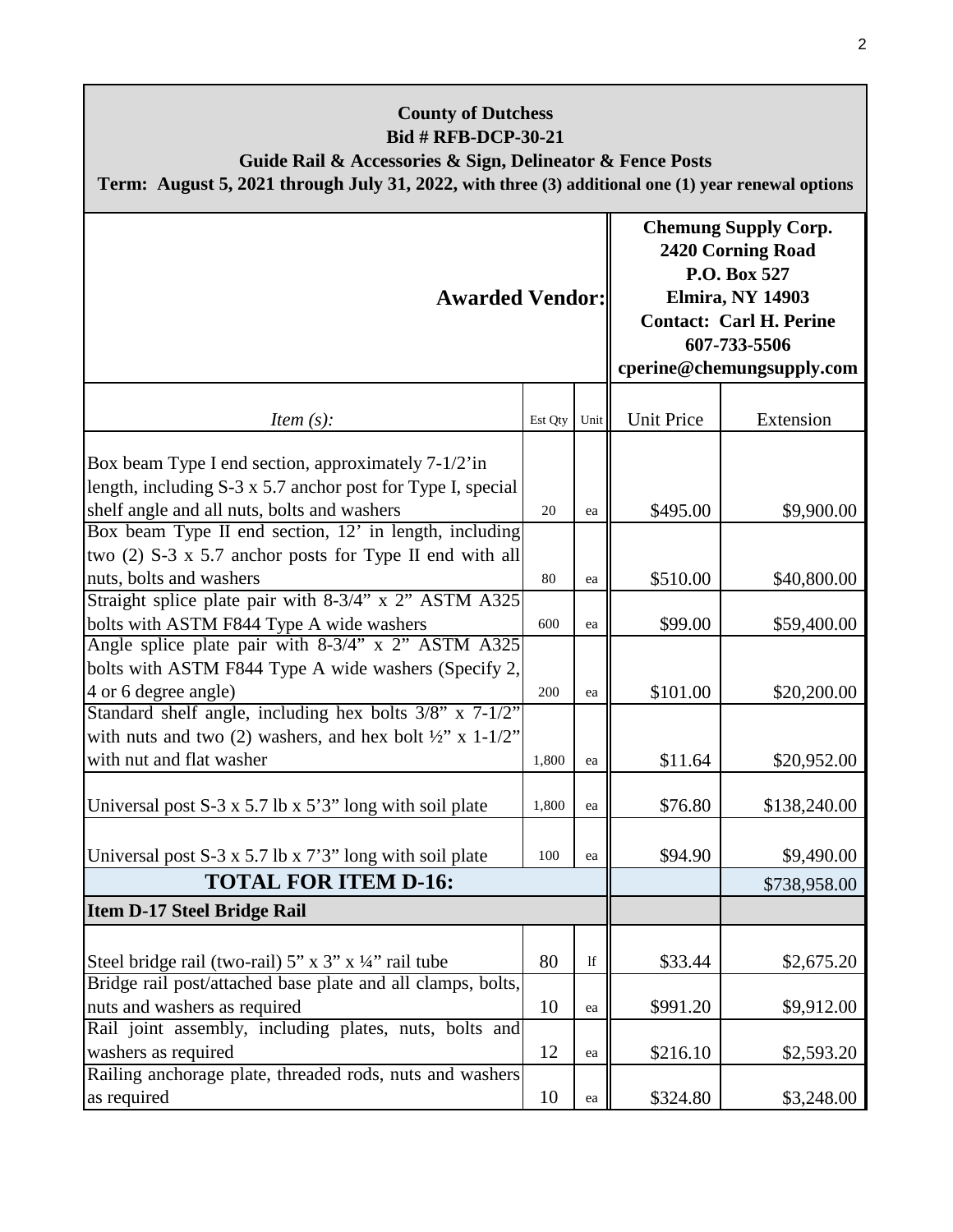| <b>County of Dutchess</b><br><b>Bid # RFB-DCP-30-21</b><br>Guide Rail & Accessories & Sign, Delineator & Fence Posts<br>Term: August 5, 2021 through July 31, 2022, with three (3) additional one (1) year renewal options |                |               |                                                                                                                                                                            |             |
|----------------------------------------------------------------------------------------------------------------------------------------------------------------------------------------------------------------------------|----------------|---------------|----------------------------------------------------------------------------------------------------------------------------------------------------------------------------|-------------|
| <b>Awarded Vendor:</b>                                                                                                                                                                                                     |                |               | <b>Chemung Supply Corp.</b><br>2420 Corning Road<br>P.O. Box 527<br><b>Elmira, NY 14903</b><br><b>Contact: Carl H. Perine</b><br>607-733-5506<br>cperine@chemungsupply.com |             |
| <i>Item</i> $(s)$ :                                                                                                                                                                                                        | Est Qty        | Unit          | <b>Unit Price</b>                                                                                                                                                          | Extension   |
| Steel bridge railing to box beam guide rail transition<br>W6-25 post, $27$ " long on 9" x 12" x 1" base plate for box                                                                                                      | 80             | $\mathbf{If}$ | \$216.10                                                                                                                                                                   | \$17,288.00 |
| beam culvert railing (two-rail) with all nuts, bolts and<br>washers as required                                                                                                                                            | 10             | ea            | \$561.90                                                                                                                                                                   | \$5,619.00  |
| 5" x 5" x 5/16" double bend splice tube with filler plates,<br>nuts, bolts and washers as required                                                                                                                         | $\overline{4}$ | ea            | \$261.40                                                                                                                                                                   | \$1,045.60  |
| $9'3''$ 6" x 6" x 3/16" box beam end with four (4) short<br>posts, eight (8) end section angles, nuts and bolts                                                                                                            | 4              | ea            | \$411.25                                                                                                                                                                   | \$1,645.00  |
| <b>TOTAL FOR ITEM D-17:</b><br>Items D-302,303,304 Sign Posts, Delineator Posts & Fence Posts                                                                                                                              |                |               |                                                                                                                                                                            | \$44,026.00 |
| Galvanized 2.5# Sign post 3'6"                                                                                                                                                                                             | 500            | ea            | \$10.20                                                                                                                                                                    | \$5,100.00  |
| Galvanized 2.5# Sign post 4'                                                                                                                                                                                               | 500            | ea            | \$11.60                                                                                                                                                                    | \$5,800.00  |
| Galvanized 2.5# Sign post 5'                                                                                                                                                                                               | 500            | ea            | \$14.50                                                                                                                                                                    | \$7,250.00  |
| Galvanized 2.5# Sign post 9'                                                                                                                                                                                               | 500            | ea            | \$25.40                                                                                                                                                                    | \$12,700.00 |
| Galvanized 2.5# Sign post 10'                                                                                                                                                                                              | 500            | ea            | \$28.20                                                                                                                                                                    | \$14,100.00 |
| Galvanized 2.5# Sign post 12'                                                                                                                                                                                              | 500            | ea            | \$33.85                                                                                                                                                                    | \$16,925.00 |
| Galvanized 3# Sign post 4'                                                                                                                                                                                                 | 500            | ea            | \$13.60                                                                                                                                                                    | \$6,800.00  |
| Galvanized 3# Sign post 8'                                                                                                                                                                                                 | 500            | ea            | \$26.50                                                                                                                                                                    | \$13,250.00 |
| Galvanized 3# Sign post 9'                                                                                                                                                                                                 | 500            | ea            | \$29.70                                                                                                                                                                    | \$14,850.00 |
| Galvanized 3# Sign post 10'                                                                                                                                                                                                | 500            | ea            | \$33.00                                                                                                                                                                    | \$16,500.00 |
| Galvanized 4# Sign post 4'                                                                                                                                                                                                 | 500            | ea            | \$17.50                                                                                                                                                                    | \$8,750.00  |
| Galvanized 4# Sign post 5'                                                                                                                                                                                                 | 500            | ea            | \$21.90                                                                                                                                                                    | \$10,950.00 |
| Galvanized 4# Sign post 6'                                                                                                                                                                                                 | 500            | ea            | \$26.20                                                                                                                                                                    | \$13,100.00 |
| Galvanized 1.12# Delineator post 6'                                                                                                                                                                                        | 500            | ea            | \$8.50                                                                                                                                                                     | \$4,250.00  |
| Galvanized 1.12# Delineator post 7'                                                                                                                                                                                        | 500            | ea            | \$9.90                                                                                                                                                                     | \$4,950.00  |